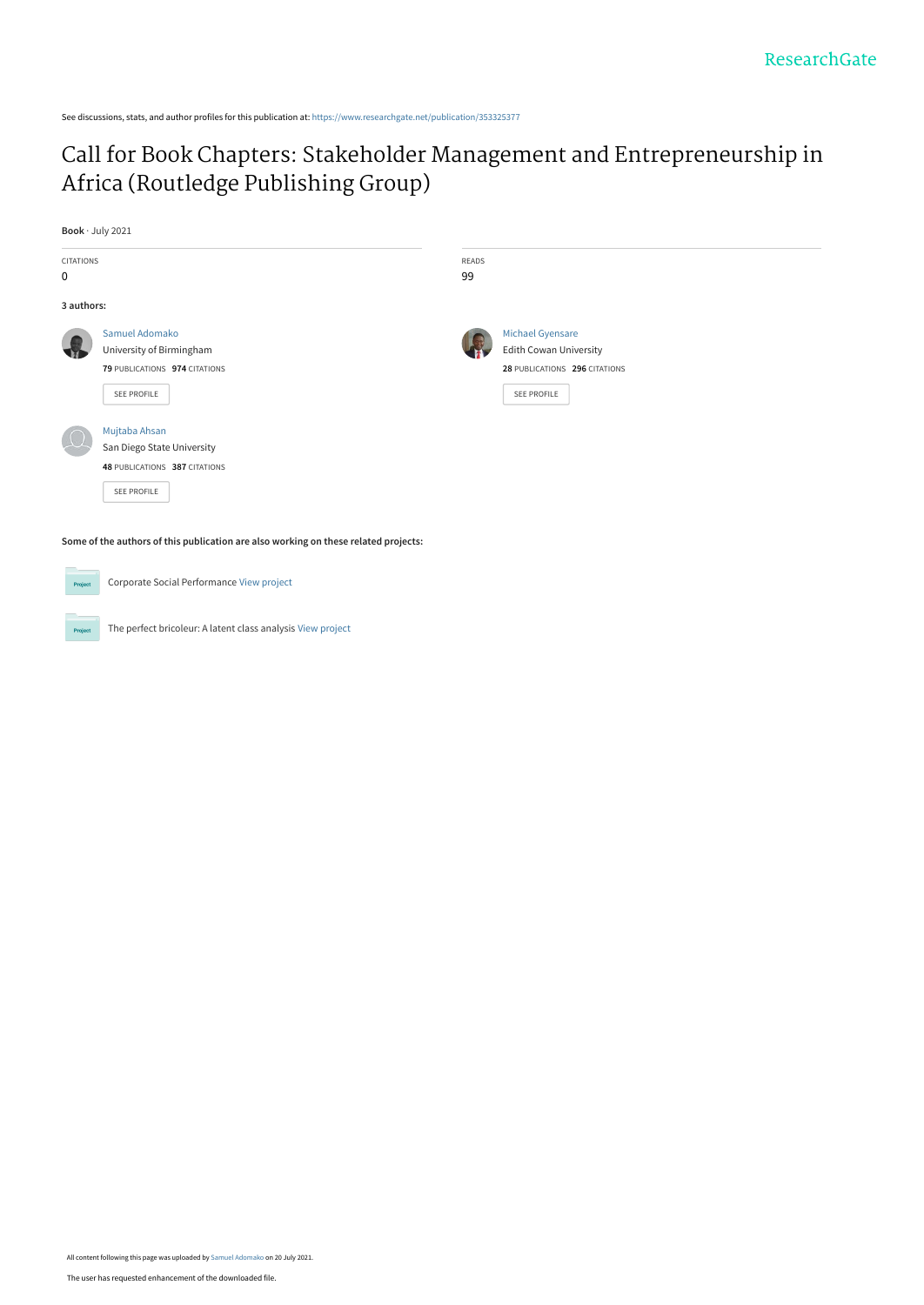

## **Call for Book Chapters**

## **Stakeholder Management and Entrepreneurship in Africa**

**Editors: Samuel Adomako,** University of Birmingham, UK

 **Michael Asiedu Gyensare,** Edith Cowan University, Australia

**Mujtaba Ahsan**, San Diego State University, USA

**Submission Deadline: September 30, 2022**

### **Overview**

It is well-recognized that stakeholder management is important for new ventures and family businesses (Cennamo et al., 2012; Pollack, Barr, & Hanson, 2017) as well as corporate entrepreneurship (Kuratko, Hornsby, & Goldsby, 2007). In recent years, stakeholder management has attracted increasing attention in entrepreneurship scholarship as evident by the recent special issue call in *Entrepreneurship Theory and Practice* and in-depth analysis of the literature (Leonidou et al., 2020; Shams et al., 2020). Scholars argue that stakeholder management can enable identification of new business opportunities (Vandekerckhove & Dentchev, 2005), enhance resource allocation process (Harrison, Bosse, & Phillips, 2010), and facilitate market entry (Pollack et al., 2017). Relatedly, scholars note that entrepreneurship could have a positive impact on stakeholders such as employees and local communities by eliminating "value anomalies" (Venkatraman, 2002).

### **Motivation for this Book**

Despite the advances in stakeholder management literature, our understanding of stakeholder management is limited, particularly in the context of Africa. The African continent is home to some of the fastest growing economies in the world (Brookings Institute, 2019) and it is conjectured to be the next frontier for growth and development. Furthermore, empirical evidence indicates that entrepreneurship plays an influential role in economic growth of African countries (Adusei, 2016). However, African countries are fraught with weak institutional environments, and this heightens the adversity entrepreneurs' face. The weak institutional environments create hurdles for firms engaging in entrepreneurial and innovation activities, which the entrepreneurs must overcome to achieve success (Ahsan, Adomako, & Mole, 2020; Adomako et al., 2021).

 In the context of Africa, diverse range of stakeholders such as employees, local communities, national or local government officials, politicians, chiefs, religious leaders, customers, non-government/non-profit entities, civil society organizations, groups with special interests, and suppliers are affected by or affect the actions of entrepreneurial firms. Two streams of research are especially pertinent for gaining deeper insights on stakeholder management in African countries. The first stream of research focuses on the actions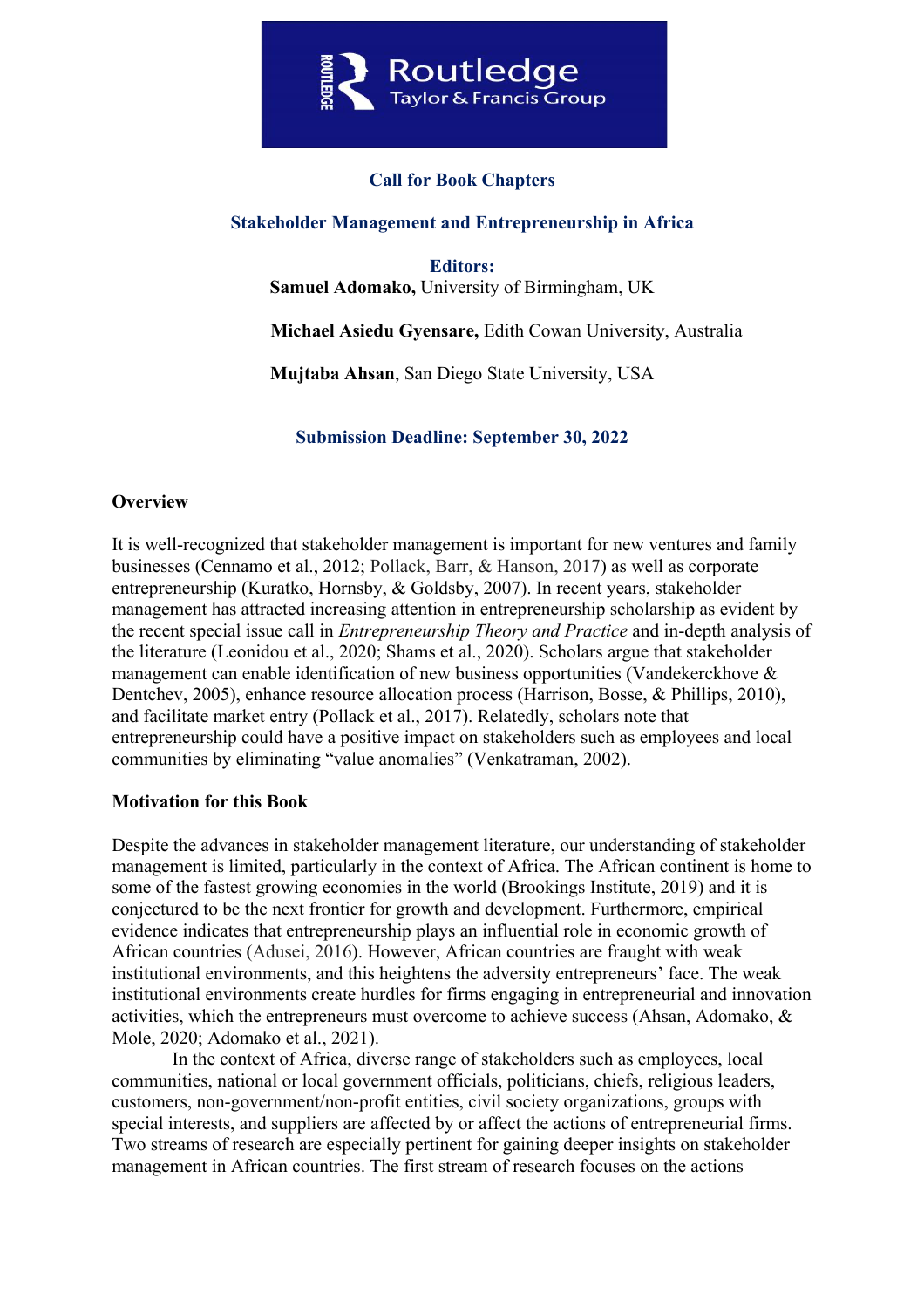

entrepreneurs undertake in weak institutional environments to acquire necessary resources, reduce time to market, and establish venture legitimacy. For instance, strategic relationships with stakeholders such as politicians and government officials could provide access to valuable information and resources (Acquaah, 2007), enhance the firm's "speed to market" by reducing bureaucratic hurdles (Marquis & Raynard, 2015), and create favourable "rules of the game" (Brown & Huang, 2020), which could lead to competitive advantage. Likewise, astutely managing relationships with non-government organizations and local communities could bestow legitimacy to new ventures (Ritchie, 2016).

 The second stream of research focuses on well-being of the stakeholders. In contrast to instrumental strand that treats stakeholders as "means to an end", the normative perspective adopts a moral and philosophical approach to stakeholder management (Reed, 2002) to ensure well-being of stakeholders. For instance, firms could engage in practices that harm stakeholders under the guise of "promoting entrepreneurship" (Ahsan, 2020). Scholars suggest that entrepreneurship corrects such inequities existing in a society through "fundamental rearrangements in how resources and stakeholders are combined" (Venkatraman, 2002). However, this might not occur in weak institutional environments as such environments typically lack effective mechanisms to correct inequities and provide little protection to employees and local communities. Scholars suggest that engaging in deeper relationships with stakeholders, irrespective of the institutional requirements, could benefit both firms and stakeholders. For instance, focusing on employees' welfare in environments that have fewer constraints on hiring and firing can improve employees' satisfaction and firms' financial performance (Edmans, Li, & Zhang, 2014). Likewise, Lumpkin and Bacq (2019) propose a *civic value creation* framework that involves stakeholders in the value creation process and leads to financial and non-financial benefits for them.

 These two streams provide rich opportunities for scholars to examine stakeholder management in the complex and heterogeneous African context (Amankwah‐Amoah, Danso, & Adomako, 2019). We believe this will not only help in improving the generalizability of stakeholder management findings but will also provide unique insights that can spur future research. We are seeking an eclectic mix of studies, both quantitative and qualitative, that focus on enhancing our understanding of the relationship between stakeholders and entrepreneurship in Africa. Areas of interest include, but are not limited to, the following topics:

- Which stakeholders are critical for the development and growth of entrepreneurial firms in Africa? Why? How does the importance of stakeholders vary according to the venture stage, firm types (e.g., family business vs. start-up), and institutional and industry contexts?
- How do entrepreneurial firms in Africa overcome the challenges associated with lack of human capital and supporting organizations, including reliable suppliers? What strategies do they adopt to effectively manage stakeholders and overcome these issues?
- In what situations do entrepreneurial firms in Africa engage with atypical stakeholders such as chiefs, religious leaders, and environmental organizations? What benefits/resources do they attain from such stakeholders? What strategies do they adopt to manage such stakeholders? What are the challenges associated with managing atypical stakeholders?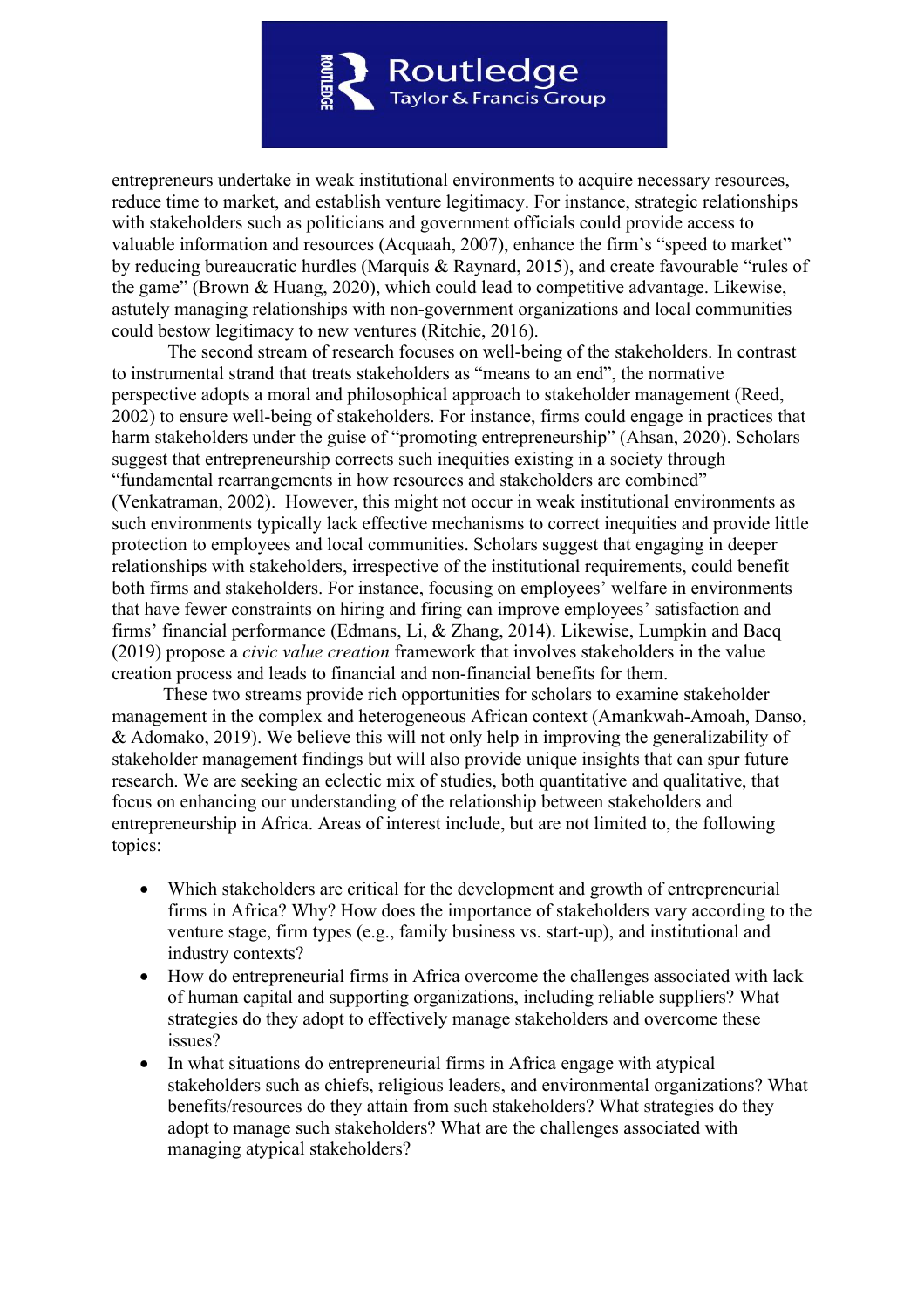

- What strategies do entrepreneurial firms in Africa adopt to balance the "sanding" effect" and "greasing effect" associated with managing stakeholders such as politicians and government officials in African countries?
- What pressures do entrepreneurial firms in Africa experience from various stakeholders? How do they effectively manage their network of stakeholders to maximize outcomes for the firm as well as the various stakeholders?
- What are some of the unique strategies that African firms have employed to enhance the well-being on their stakeholders? What are the short-term and long-term consequences of such approaches?
- How do stakeholder management strategies vary at the intersection of gender and local culture in Africa? What strategies can women entrepreneurs adopt to effectively manage stakeholders and overcome additional hurdles they experience in such environments?
- Who are the stakeholders that play a pivotal role in grating legitimacy to new ventures in Africa? How does the process of claiming and granting legitimacy in African countries vary from that in the developed countries (e.g., U.S., U.K.)?
- How does stakeholder management affect outcomes of African firms beyond financial performance? Does it enhance innovation, new product development, and international market expansion?
- How has the COVID-19 pandemic compounded the challenges of managing stakeholders in African countries? What strategies have firms employed to mitigate these challenges?

## **Important Deadlines:**

Full chapter submission: **July 1 and September 2022** Review process and feedback: **November, 2022** Revised chapter submission: **2 January, 2023** Final notification: 1 **March 2023**

### **Questions concerning submissions may be addressed to all the Editors of the book:**

**Samuel Adomako**, University of Birmingham, S.Adomako@bham.ac.uk

**Michael Asiedu Gyensare**, Edith Cowan University, m.gyensare@ecu.edu.au

**Mujtaba Ahsan**, San Diego State University, mahsan@sdsu.edu

## **Short Biography of Editors:**

Dr Samuel Adomako is an Associate Professor of Strategy and Innovation at the Birmingham Business School, University of Birmingham, UK. Prior to joining the University of Birmingham, Dr Adomako held teaching and research positions in King Fahd University of Petroleum and Minerals, Saudi Arabia and the University of Bradford, UK. His research work has been published or forthcoming in leading scholarly journals such as *British Journal of Management, International Small Business Journal, Journal of Business Research,*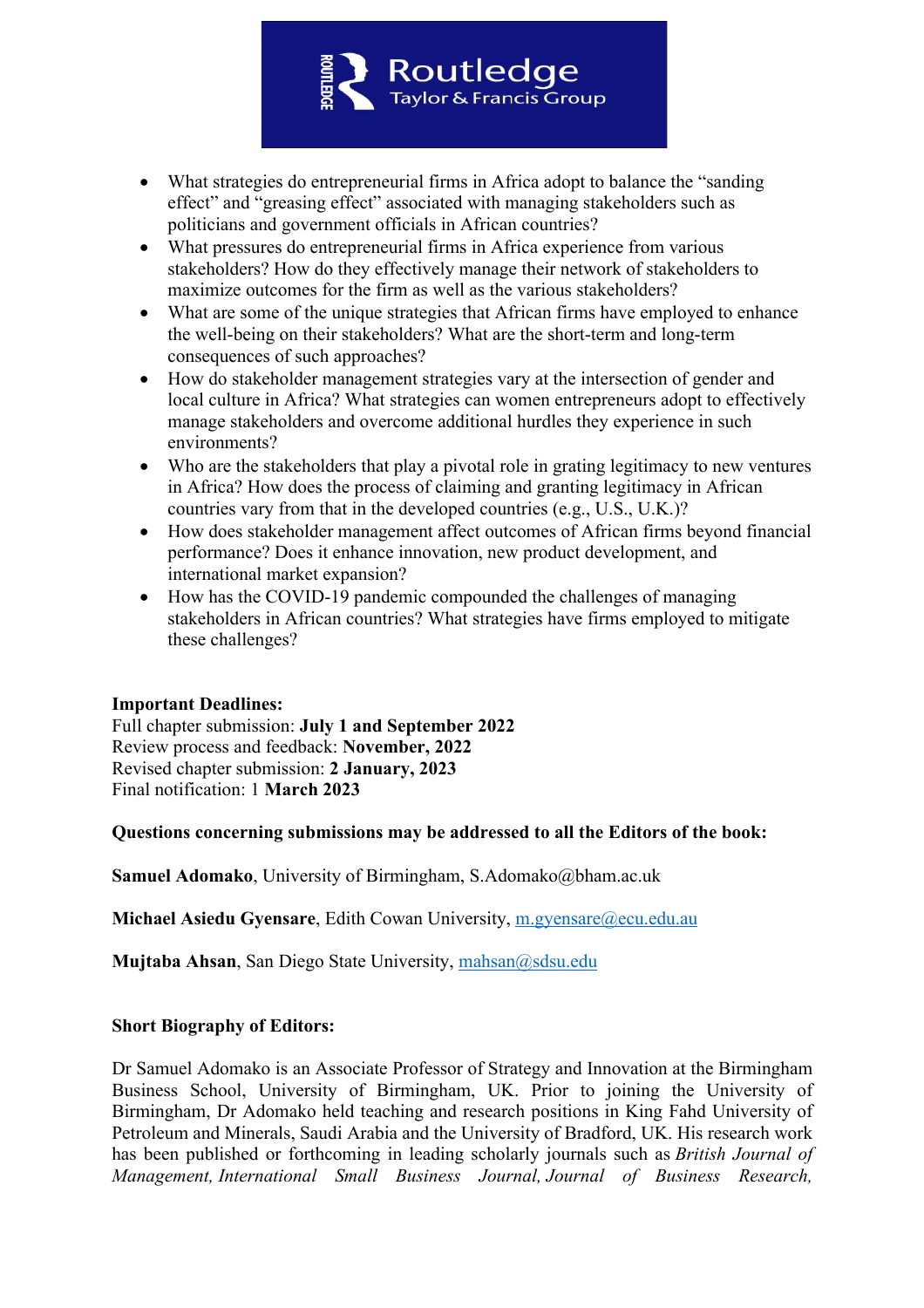

*International Business Review, Journal of International Management, R&D Management Journal, International Review of Financial Analysis, Business Strategy, and the Environment*. He received his Ph.D. from Warwick Business School, University of Warwick (AACSB, EQUIS and AMBA Accredited) and is a Fellow of the Higher Education Academy, United Kingdom.

Mr. Michael A. Gyensare is currently pursuing his PhD in Management at Edith Cowan University, Australia. Prior to that Mr. Gyensare was a lecturer in Human Resource Management at University of Education, Winneba, Ghana. His research straddles the divide between Strategic HRM and Entrepreneurship fields. His research has been published in scholarly journals such as *Journal of Business Research, Leadership and Organisational Development Journal* and *Cogent Business & Management.* He serves on the editorial advisory board of *Industrial and Commercial Training*.

Dr Mujtaba Ahsan is an Associate Professor of Management and Entrepreneurship at San Diego State University, USA. He received his Ph.D. in Management from the University of Wisconsin-Milwaukee. His teaching and research interests are in the areas of entrepreneurship, international business, and innovation. Dr Ahsan's work has been published in several journals such as *Academy of Management Review, Entrepreneurship Theory and Practice, Strategic Entrepreneurship Journal, Journal of Business Ethics, International Journal of Management Reviews, Journal of Small Business Management, International Small Business Journal, Management International Review, and Journal of International Management* among others. He serves as an Associate Editor for the *Journal of Small Business Management* and *Journal of the International Council for Small Business*.

### **Full-length chapter submission**

Please follow the instructions provided by Routledge guidelines

**Length of the chapter**: 4500-6000 words, single-spaced, 12-point font size, Times New Roman. Pages should be numbered consecutively.

*Note. Authors are responsible for professional copy-editing of submitted manuscripts.*

## **References**

- Adusei, M. (2016). Does entrepreneurship promote economic growth in Africa?. *African Development Review*, *28*(2), 201–214.
- Acquaah, M. (2007). Managerial social capital, strategic orientation, and organizational performance in an emerging economy. *Strategic Management Journal, 28*(12), 1235–1255.
- Adomako, S., Ahsan, M., Amankwah-Amoah, J., Danso, A., Kesse, K., & Frimpong, K. (2021). Corruption and SME growth: The roles of institutional networking and financial slack. *Journal of Institutional Economics*. *17*(4 ), 607–624
- Ahsan, M. (2020). Entrepreneurship and Ethics in the Sharing Economy: A Critical Perspective. *Journal of Business Ethics*, *161*, 19–33.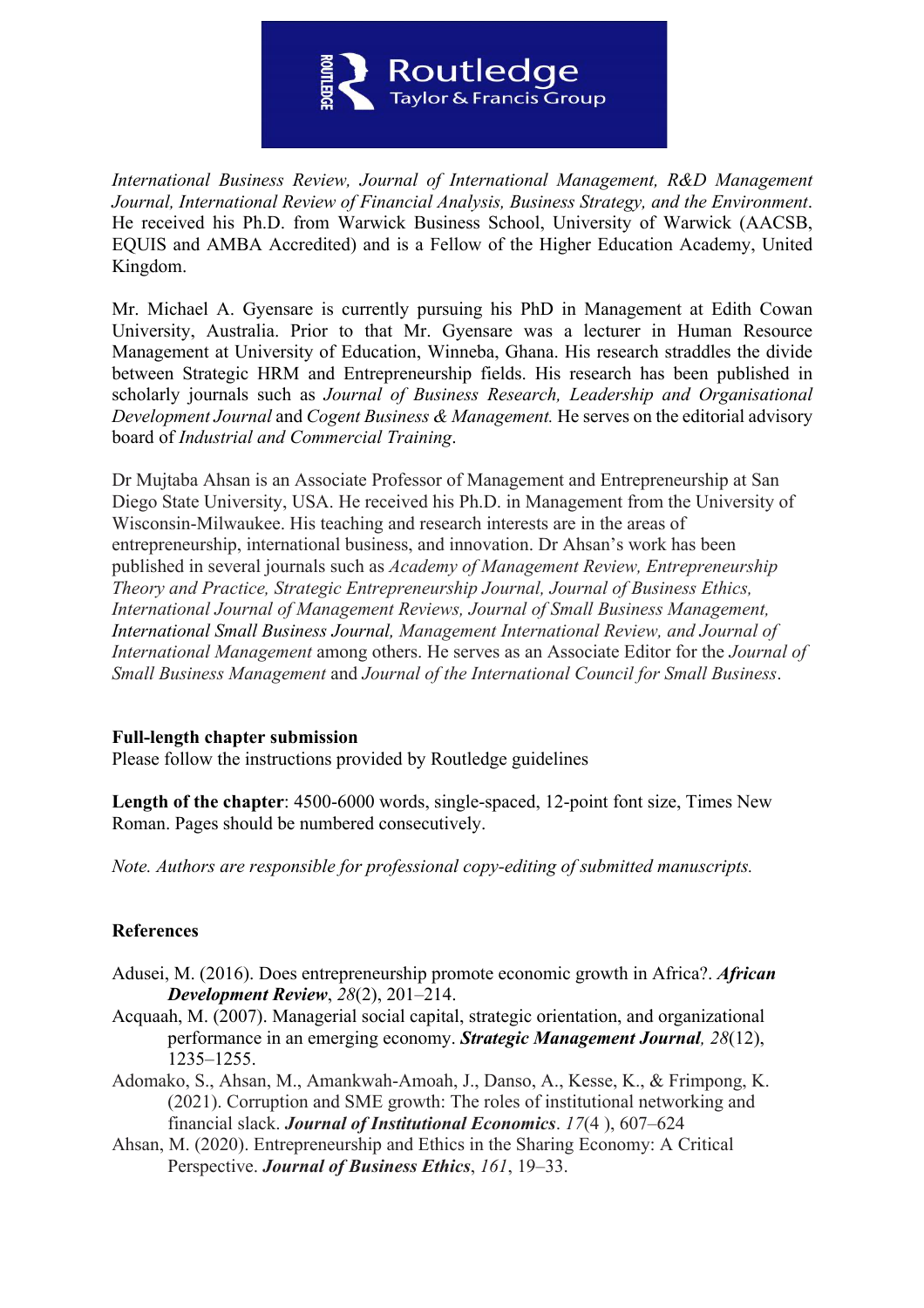

- Ahsan, M., Adomako, S., & Mole, K. (2021). Perceived institutional support and small venture performance: The mediating role of entrepreneurial persistence. *International Small Business Journal***,** *39*(1), 18–39.
- Amankwah‐Amoah, J., Danso, A., & Adomako, S. (2019). Entrepreneurial orientation, environmental sustainability and new venture performance: Does stakeholder integration matter? *Business Strategy and the Environment*, *28*(1), 79–87.
- Bosse, D. A., Phillips, R. A., & Harrison, J. S. (2009). Stakeholders, reciprocity, and firm performance. *Strategic Management Journal*, *30*(4), 447–456.
- Brookings Institute (2019). Spotlighting opportunities for business in Africa and strategies to succeed in the world's next big growth market. Available at https://www.brookings.edu/research/spotlighting-opportunities-for-business-in-africaand-strategies-to-succeed-in-the-worlds-next-big-growth-market/ (Accessed on 12/04/2021)
- Brown, J. R., & Huang, J. (2020). All the president's friends: Political access and firm value. *Journal of Financial Economics, 138*(2), 415–431.
- Cennamo, C., Berrone, P., Cruz, C., & Gomez–Mejia, L. R. (2012). Socioemotional wealth and proactive stakeholder engagement: Why family–controlled firms care more about their stakeholders. *Entrepreneurship Theory and Practice*, 36(6), 1153–1173.
- Edmans, A., Li, L., & Zhang, C. (2014). *Employee satisfaction, labor market flexibility, and stock returns around the world* (No. w20300). National Bureau of Economic Research. https://www.nber.org/system/files/working\_papers/w20300/w20300.pdf
- Harrison, J. S., Bosse, D. A., & Phillips, R. A. (2010). Managing for stakeholders, stakeholder utility functions, and competitive advantage. *Strategic Management Journal***,** *31*(1), 58–74.
- Kuratko, D. F., Hornsby, J. S., & Goldsby, M. G. (2007). The relationship of stakeholder salience, organizational posture, and entrepreneurial intensity to corporate entrepreneurship. *Journal of Leadership & Organizational Studies*, *13*(4), 56–72.
- Leonidou, E., Christofi, M., Vrontis, D., & Thrassou, A. (2020). An integrative framework of stakeholder engagement for innovation management and entrepreneurship development. *Journal of Business Research*, 119, 245–258.
- Lumpkin, G. T., & Bacq, S. (2019). Civic wealth creation: A new view of stakeholder engagement and societal impact. *Academy of Management Perspectives*, *33*(4), 383- 404.
- Marquis, C., & Raynard, M. (2015). Institutional strategies in emerging markets. *Academy of Management Annals, 9*, 291–335.
- Pollack, J. M., Barr, S., & Hanson, S. (2017). New venture creation as establishing stakeholder relationships: A trust-based perspective. *Journal of Business Venturing Insights*, *7*, 15-20.
- Reed, D. (2002). Employing normative stakeholder theory in developing countries: A critical theory perspective. *Business & Society*, *41*(2), 166–207.
- Ritchie, H. A. (2016). Unwrapping institutional change in fragile settings: women entrepreneurs driving institutional pathways in Afghanistan. *World Development*, *83*, 39-53.
- Shams, S. R., Vrontis, D., Chaudhuri, R., Chavan, G., & Czinkota, M. R. (2020). Stakeholder engagement for innovation management and entrepreneurial development: A metaanalysis. *Journal of Business Research*, https://doi.org/10.1016/j.jbusres.2020.08.036